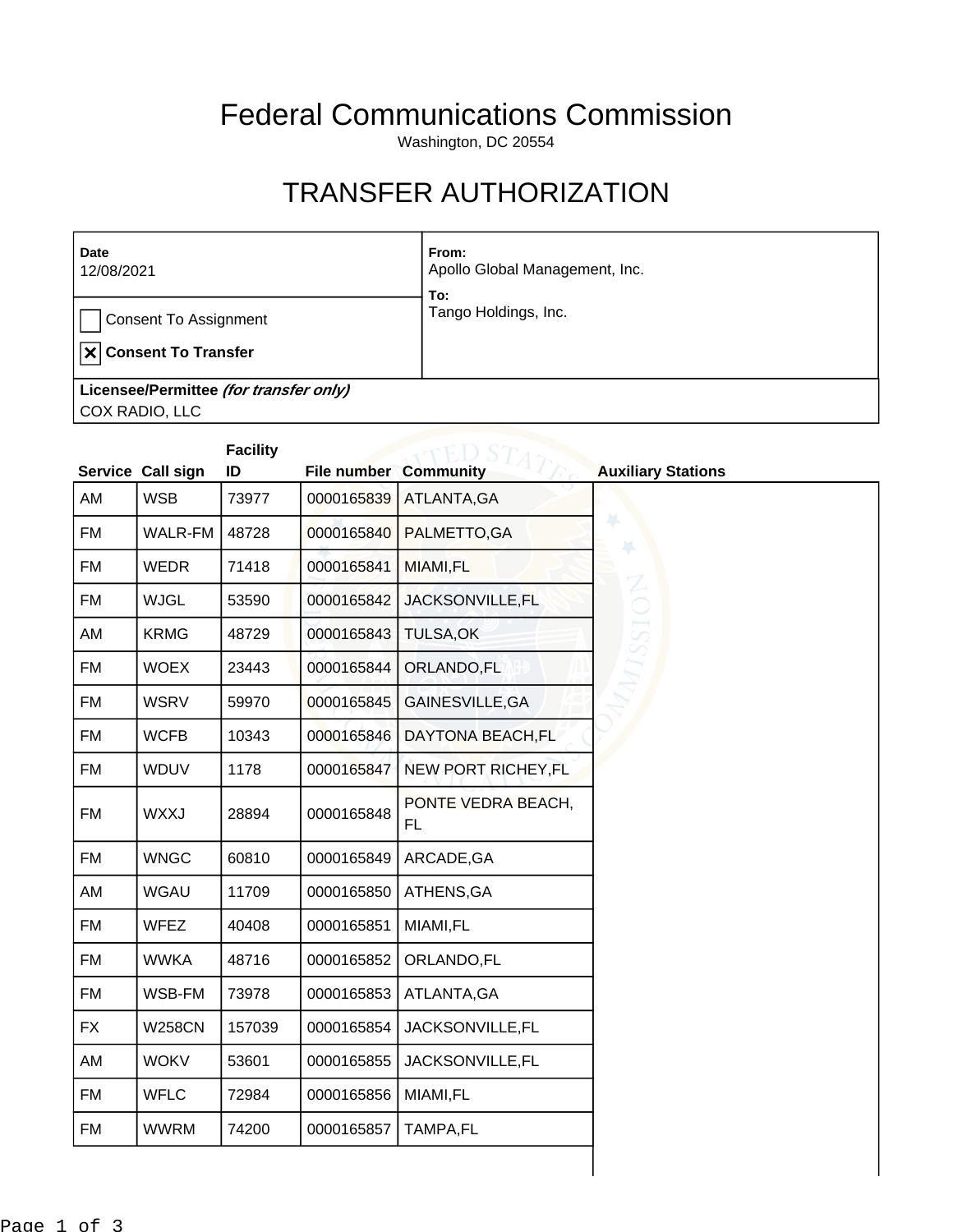| <b>FM</b> | <b>WXGL</b>   | 74199  | 0000165858 | ST. PETERSBURG,FL          |                                    |
|-----------|---------------|--------|------------|----------------------------|------------------------------------|
| AM        | <b>WDBO</b>   | 48726  | 0000165859 | ORLANDO, FL                |                                    |
| FM        | <b>WPOI</b>   | 66013  | 0000165860 | ST. PETERSBURG,FL          | All Currently Authorized Auxiliary |
| <b>FX</b> | <b>W291CI</b> | 153382 | 0000165861 | JACKSONVILLE, FL           | <b>Stations</b>                    |
| <b>FM</b> | KRAV-FM       | 65764  | 0000165862 | <b>TULSA,OK</b>            |                                    |
| <b>FX</b> | <b>W246CY</b> | 158520 | 0000165863 | <b>BRADENTON,FL</b>        |                                    |
| <b>FM</b> | <b>WMMO</b>   | 23444  | 0000165864 | ORLANDO, FL                |                                    |
| <b>FM</b> | <b>KWEN</b>   | 48722  | 0000165865 | TULSA, OK                  |                                    |
| <b>FM</b> | <b>WHPT</b>   | 51986  | 0000165866 | SARASOTA, FL               |                                    |
| <b>FM</b> | WSBB-<br>FM   | 11710  | 0000165867 | DORAVILLE, GA              |                                    |
| <b>FX</b> | <b>W273CP</b> | 158583 | 0000165868 | <b>NEW PORT RICHEY, FL</b> |                                    |
| FM        | <b>KJSR</b>   | 9801   | 0000165869 | <b>TULSA,OK</b>            |                                    |
| <b>FX</b> | <b>W228CA</b> | 138393 | 0000165870 | SUWANEE, GA                |                                    |
| <b>FM</b> | WEZI          | 53602  | 0000165871 | JACKSONVILLE, FL           | ¥                                  |
| <b>FX</b> | <b>W297BB</b> | 152901 | 0000165872 | ORLANDO, FL                |                                    |
| <b>FX</b> | <b>W249CK</b> | 147419 | 0000165873 | <b>DULUTH, GA</b>          |                                    |
| <b>FM</b> | WAPE-<br>FM   | 70863  | 0000165874 | JACKSONVILLE, FL           |                                    |
| FM        | <b>WHQT</b>   | 72982  | 0000165875 | <b>CORAL GABLES, FL</b>    |                                    |
| <b>FM</b> | <b>WPUP</b>   | 51120  | 0000165876 | WATKINSVILLE, GA           |                                    |
| <b>FM</b> | KRMG-<br>FM   | 47102  | 0000165877 | <b>SAND SPRINGS, OK</b>    |                                    |
| <b>FM</b> | WOKV-<br>FM   | 72081  | 0000165878 | <b>ATLANTIC BEACH,FL</b>   |                                    |
| AM        | <b>WRFC</b>   | 1218   | 0000165879 | ATHENS, GA                 |                                    |
| FM        | <b>WXKT</b>   | 3078   | 0000165880 | MAYSVILLE, GA              |                                    |
| FM        | <b>WGMG</b>   | 48374  | 0000165881 | CRAWFORD, GA               |                                    |

Under authority of the Communications Act of 1934, as amended, the consent of the Federal Communications Commission is hereby granted to the transaction indicated above.

The Commission's consent to the above is based on the representations made by the applicants that the statements contained in, or made in connection with, the application are true and that the undertakings of the parties upon which this transaction is authorized will be carried out in good faith.